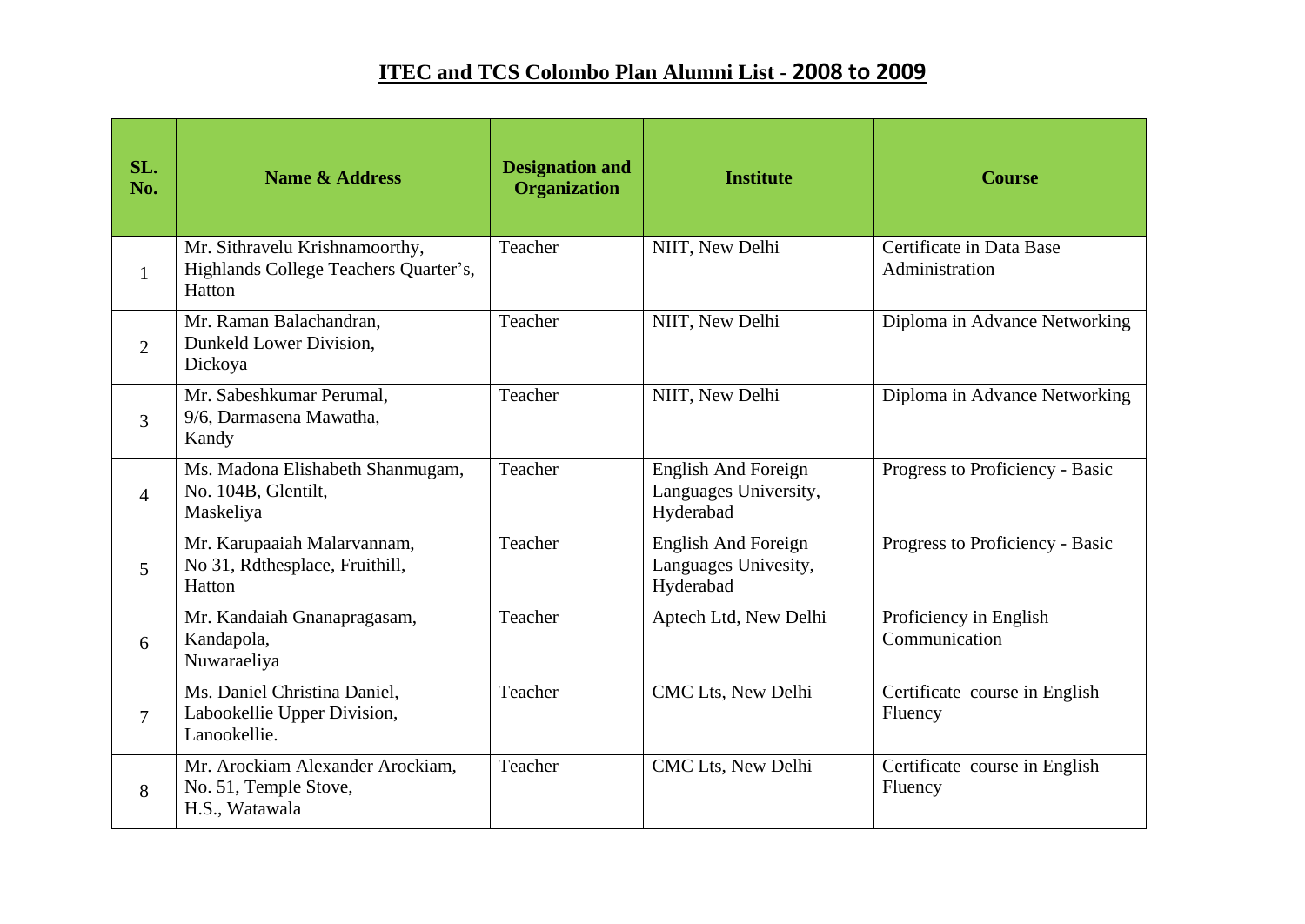## **ITEC and TCS Colombo Plan Alumni List - 2008 to 2009**

| SL.<br>No. | <b>Name &amp; Address</b>                                                                        | <b>Designation and</b><br><b>Organization</b> | <b>Institute</b>                                                              | <b>Course</b>                                                               |
|------------|--------------------------------------------------------------------------------------------------|-----------------------------------------------|-------------------------------------------------------------------------------|-----------------------------------------------------------------------------|
| 9          | Mr. Francislage Michael Fransic,<br>115, Samadhi Mawatha,<br>Mahakanda, Hindagala,<br>Peradeniya | Computer<br>Operator                          | Aptech Ltd, New Delhi                                                         | Proficiency in Graphic Designing                                            |
| 10         | Dr. Krishantha Indika Masachchi,<br>No 121, Ampitiya Rd,<br>Kandy                                | Doctor                                        | Centre for Development of<br><b>Advanced Computing,</b><br>Mohali, Chandigrah | <b>Advance Course in Telemedicine</b><br>and Medical Information            |
| 11         | Mr. Arumygam Arulgnanam,<br>5/1, Mahatenna Division,<br>Sarnia Group,<br>Badulla                 | Principal                                     | <b>National University New</b><br>Delhi                                       | International Diploma in<br><b>Education Planning and</b><br>Administration |
| 12         | Ms. Sudharshani Sathasivam,<br>28/1, Nikkawatta, Wiyagigunna,<br>Badulla                         | Teacher                                       | NIIT, New Delhi                                                               | Proficiency in spoken English $\&$<br><b>IT Skills</b>                      |
| 13         | Ms. Renukadevi Arunasalam,<br>37/6, Pihilakade,<br>Badulla                                       | Teacher                                       | NIIT, New Delhi                                                               | Proficiency in spoken English $&$<br><b>IT Skills</b>                       |
| 14         | Mr. Karupaaiah Rajendren,<br>El-ted Group, Lower Division,<br>Passara                            | Teacher                                       | NIIT, New Delhi                                                               | Proficiency in spoken English $&$<br><b>IT Skills</b>                       |
| 15         | Mrs. Kalyani Letchuman,<br>Dickwella Factory Division,<br>Haliela                                | Teacher                                       | NIIT, New Delhi                                                               | Proficiency in spoken English $&$<br><b>IT Skills</b>                       |
| 16         | Mr. Don lalitha Ranasingha,<br>No 103 C, Bandarawela Road,<br>Badulla                            | Computer<br>Operator                          | Aptech Ltd, New Delhi                                                         | Proficiency in Graphic Designing                                            |